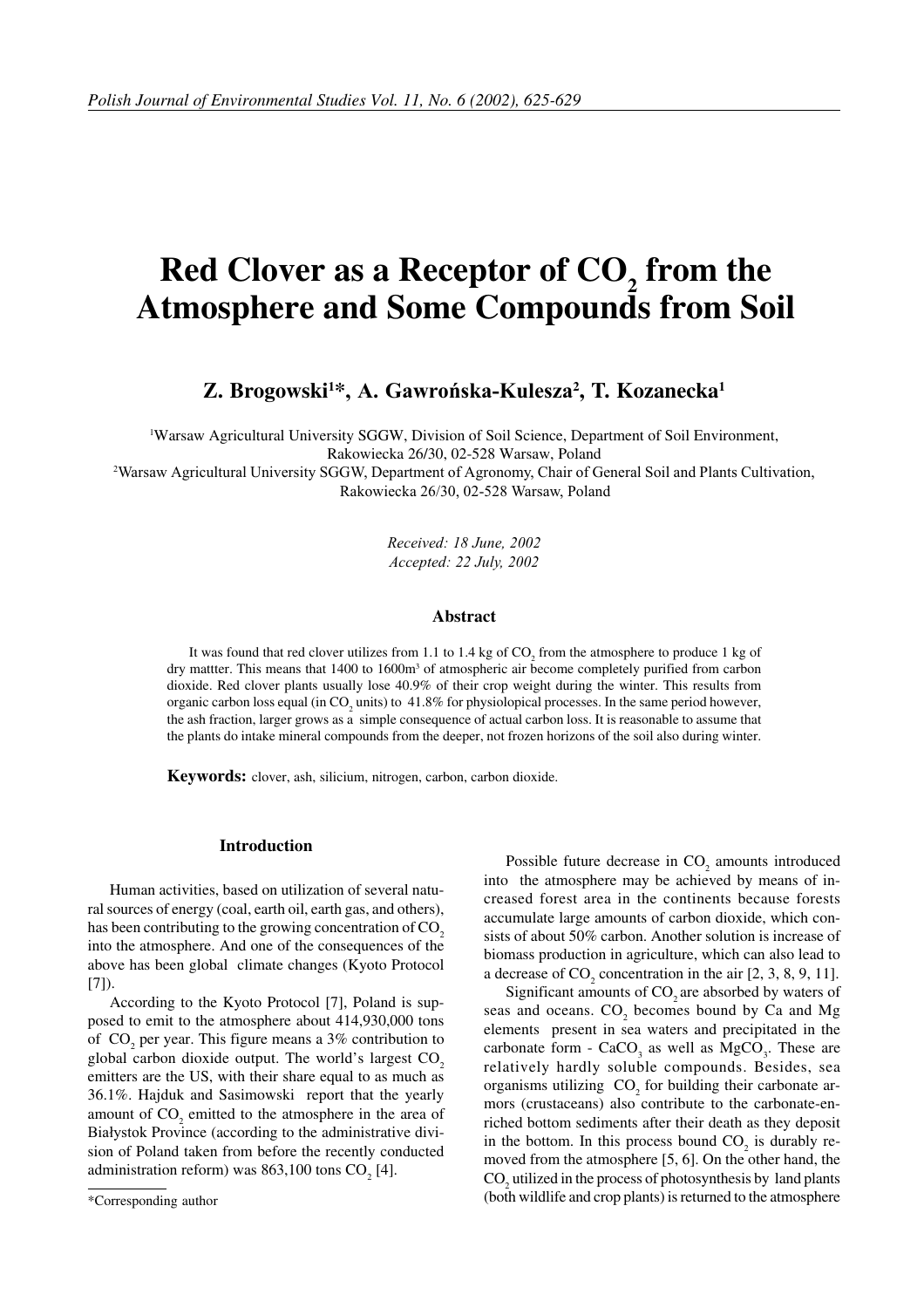after plant death and mineralization. Only part of the organic compounds are transformed into relatively long lasting compounds in the soil as humus.

The purpose of the present paper is to follow the dynamics of carbon content in red clover plants during the season of biomass overgrowth, beginning with the harvest of the main crop – summer barley in 1999 till the phase of bloming July10, 2000.

The obtained laboratory data were used for the calculation of demand for  $CO_2$  for producing the final biomass of the plant. Also, content of such elements that had showed correlation with the dynamics of carbon content in red clover plants was studied, including: nitrogen, phosphorus and silica. Considering  $SiO<sub>2</sub>$ , ash fraction content was also determined in the studied samples of red clover.

# **Material and Methods**

For this study a static fertilization experiment was used, designed according to the so-called Norfolk system (four field rotation). In each treatment equal NPK dosages were applied but in different forms. The fertilization combinations practiced since the year 1955 were the following: mineral NPK, organic –farm manure; the mixed system: 50% of mineral NPK + 50% of farm manure; and the control combination. The fertilizer dosages applied are given in Table 1. The experimental plots were established in Chylice Agricultural Experimental Station; on proper black earths developed from light silty boulder loam.

The soil is classsified in bonitation class IIIa, and to second (good wheat) agricultural complex. The experimental plot's geographical coordinates are: 52°06'N, 20°34'E, and 98m above sea level.

Red clover seeds were sown into the field of summer barley in 1999. The samples were collected several times during growing season, 20 plants were sampled during each growing phase: September 6,1999 (stage of rosette), April 5, 2000 at the stage of rosette, May 30, 2000 stage of stem elongation and bud setting, June 10, 2000 at the beginning of blooming stage, June 15, 2000, at the stage of full florescence and the last sixth growing phases on July 10, 2000 at the stage of blooming conclusion.

The plants sampled were subjected to cleaning, then were dried at  $60 - 70$ °C, ground and subjected to determination of:

1.Carbon with the Tiurin method;

2.Total nitrogen with the Kielhfos method.

The ash fraction was determined by burning the plant material at 520°C. The ash was dissolved in 1% HCl and in the solution were determined :

1.Phosphorus – with use of the colorimetric method; 2.Silicon dioxide (silica) – with use of the weight method, after precipitation and leaching by 1% HCl and then the sample was burnt at 900°C.

Each analysis was repeated twice from each field, and the experiment was carried out in four replications following the design of randomized blocks. As a result, all the data included in the tables of the present paper, are mean values calculated on the basis of 8 repetitions each.

### **Results**

**Carbon in organic compounds** is one of the most stable elements of plant biomass. Its amount does not, practically, depend on the applied forms of fertilizers. Red clover plants harvested from the stubble field contained the highest carbon contents of organic compounds in the control without fertilization; considering the NPK fertilization treatments, the plants have significantly lower amounts of organic carbon compounds; but the lowest concentration was at the other fertilization treatment (Table 2). With time, the actual differences in carbon contents become less significant and finally vanish between fertilization treatments and control.

Significant loss in carbon content was observed during the wintertime period. This should be related to the weight loss of the crop: the actual weight loss was equal to 40.9% on average and was nearly identical with the observed loss of carbon content (41.8%). The loss of carbon in the plant biomass results in increased amounts of  $H_2PO_4^{\sim}$  (36.2% on average), nitrogen (12.8%) and ash constituents (as much as by 57%) as compared with the autumn period). It is reasonable to assume that the loss of carbon content from the organic compounds is compensated by the higher

| Crop rotation          | Fertilizer treatments |         |       |                                         |          |                 |       |                                         |                |  |  |
|------------------------|-----------------------|---------|-------|-----------------------------------------|----------|-----------------|-------|-----------------------------------------|----------------|--|--|
|                        |                       | Mineral |       |                                         |          | Mineral+organic |       |                                         |                |  |  |
|                        | N                     | P       | K     | Manure<br>$\lceil t / \text{ha} \rceil$ | N        | P               | K     | Manure<br>$\lceil t / \text{ha} \rceil$ | Control        |  |  |
|                        |                       | [kg/ha] |       |                                         |          | [kg/ha]         |       |                                         |                |  |  |
| Root crop              | 110                   | 27.5    | 191   | 40                                      | 55       | 13.7            | 95.5  | 20                                      | $\overline{0}$ |  |  |
| Spring barley + clover | 70                    | 27.5    | 66.4  | 20                                      | 35       | 13.7            | 33.2  | 10                                      | $\theta$       |  |  |
| Clover                 | $\overline{0}$        | 27.5    | 66.4  | $\Omega$                                | $\theta$ | 13.7            | 33.2  | $\Omega$                                | $\overline{0}$ |  |  |
| Winter wheat           | 70                    | 27.5    | 66.4  | 20                                      | 35       | 13.7            | 33.2  | 10                                      | $\overline{0}$ |  |  |
| In rotation cycle      | 250                   | 110     | 390.2 | 80                                      | 125      | 54.8            | 195.1 | 40                                      | $\mathbf{0}$   |  |  |

Table 1. Fertilization routine within a rotation cycle\*\*).

\*\*) Untill 1961 mineral fertilization volume was 50% lower and manure was only applied for the root crop.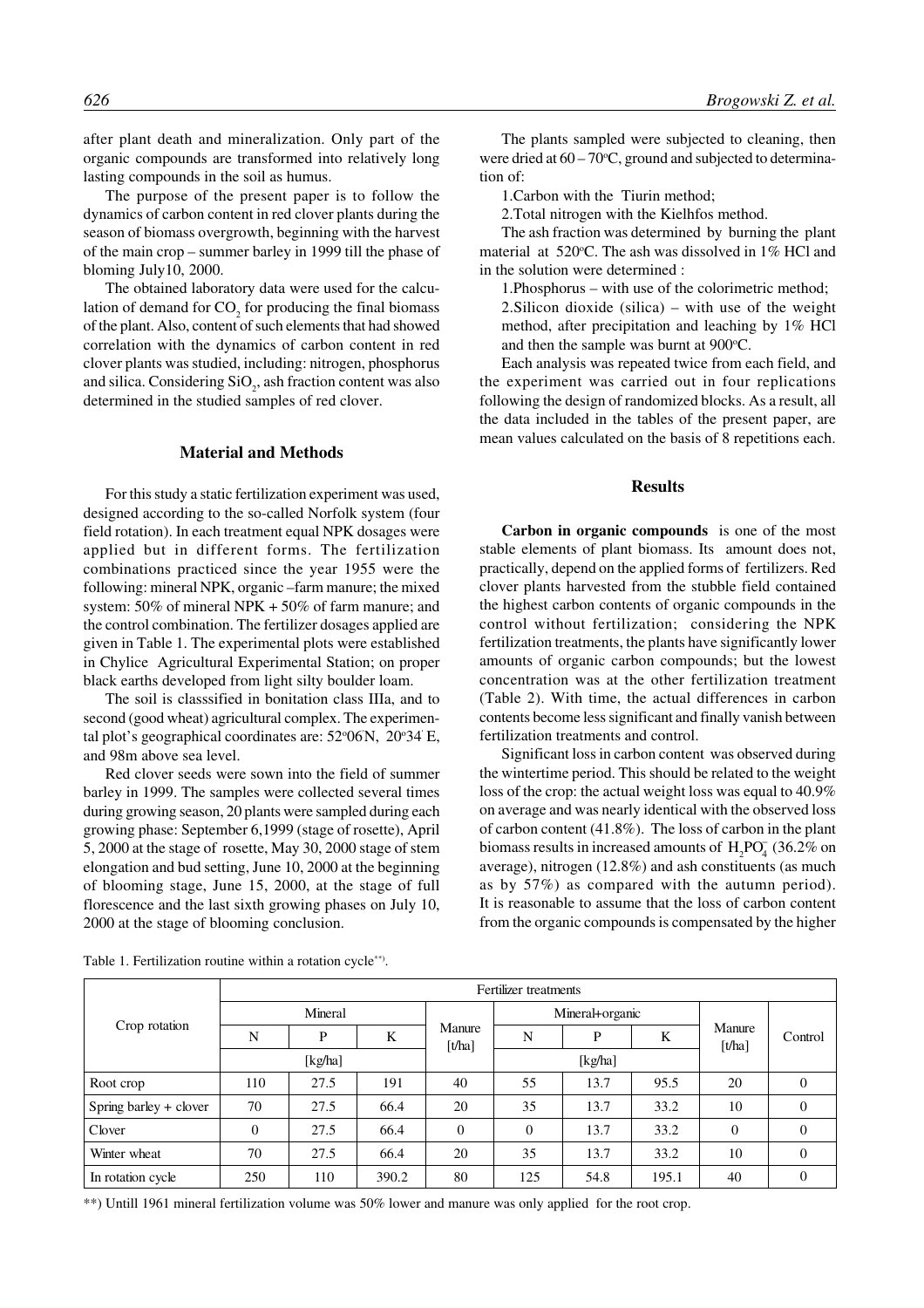content of phosphorus and nitrogen: the two latter elements' increase almost equal the observed loss of organic mass of red clover plants.

It is clearly visible from the calculations that the crop loss of red clover during the wintertime nearly equals the carbon loss in the same period as expressed in  $CO<sub>2</sub>$  (yield: 40.9% and 41.8%  $CO<sub>2</sub>$ ). The associated with the above phenomena increase of nitrogen and phosphates contents suggests that the plant mainly utilizes carbonates for the respiration processes during wintertime. Its protein resources are maintained intact. As a consequence, the growth of nitrogen and phosphate content is more or less fullfilled by the actual loss of carbon in the form of  $CO<sub>2</sub>$ (Table 2).

As soon as the growing period starts in the spring, red clover gradually regain the carbon lost during the winter. Consequently, the contents of N and  $H_2PO_4$  gradually decrease (Table 2).

in their tissues, like to that in the whole of the plant (Table 2). It is possible to calculate the desired amount of  $CO<sub>2</sub>$  to produce a unit of biomass in the process of photosynthesis - based on the actual content of carbon in plant mass. On average, the plants use  $1100 - 1400g$  CO<sub>2</sub> to produce 1kg of dry matter. Assuming that the atmospheric air contains in normal circumstances  $0.04\%$  CO<sub>2</sub> concentration, one may come to the conclusion that there are 0.4l carbon dioxide in  $1m^3$  of air. Then, given one liter of  $CO_2$ equal 1.96g, it is  $0.4 \cdot 1.96 = 0.784g$  of carbon dioxide in 1m3 of the atmosphere. If so, the production of 1kg of dry biomass of red clover is accompanied by 1400 to 1600m<sup>3</sup> of atmospheric air  $CO<sub>2</sub>$  free. No organ related differentiation in the concentration of organic matter carbon content was found; all organs (stems, leaves, and flover) have similar amounts of carbon

And this result is very important from the point of view

of climate protection. The applied fertilizer forms do not impact significantly on the amount of carbon in red clover plants (Table 2). As a result, the averaged values of carbon content as given in Table 2 do not differ much from the amounts in particular fertilizer treatments.

**Nitrogen** is the second most important element of organic matter in plants. Nitrogen content in the plants of red clover is relatively lower after the main crop (spring barley) harvest; it reaches its peak at the start of the vegetation period in the spring. In the subsequent stages of biomass growth nitrogen content in red clover becomes stable till the moment bloming is completed, when it diminishes slightly (Table 2). Considering particular plant organs (stems, leaves and flowers), it must be concluded that during the earliest stages of bloming the highest content of nitrogen occurs in leaves. On the other hand during the blossom finish period, the highest nitrogen content was found in flowers. Stems have relatively lowest content of nitrogen and, consequently, that of crude proteins (Table 2).

Out of the total content of nitrogen in stems, leaves, and flowers at the initial stage of florescence, 19.6% is that nitrogen contained in stems, 41.4% N in leaves, and the remaining 39.0% N in inflorescence. On the other hand, at the period of florescence end, stems accumulate 15.9% N on average, leaves 39.4% N, and inflorescence - 44.7% of the plant's total nitrogen. The seasonal change has been the result of the preparatory processes leading to seed setting by the plant that force nitrogen to be removed first of all from the stems, and to a lower degree from the leaves to the inflorescence.

The fertilizer forms practiced do not cause significant variation of nitrogen content in the plant, nor in any of its organs. What is clearly influential in the actual nitrogen content in red clover is temperature and the plant develop-

|                          | Determined<br>value   | Whole plant    |         |         |         |         |         | Parts of plants |         |                |              |         |                |
|--------------------------|-----------------------|----------------|---------|---------|---------|---------|---------|-----------------|---------|----------------|--------------|---------|----------------|
| Treatment                |                       | Sampling time  |         |         |         |         |         | <b>Stems</b>    | Leaves  | <b>Blossom</b> | <b>Stems</b> | Leaves  | <b>Blossom</b> |
|                          |                       | 1 <sup>2</sup> | $2^{2}$ | $3^{2}$ | $4^{2}$ | $5^{2}$ | $6^{2}$ | $4^{2}$         | $4^{2}$ | $4^{2}$        | $6^{2}$      | $6^{2}$ | $6^{2}$        |
| Fertilized <sup>1)</sup> | $Carbon[\%]$          | 34.3           | 23.7    | 27.2    | 29.9    | 31.7    | 31.8    | 29.6            | 30.0    | 31.8           | 32.1         | 30.9    | 32.0           |
| Control                  | Carbon $[\%]$         | 37.9           | 24.0    | 27.5    | 29.2    | 32.0    | 32.0    | 29.3            | 29.0    | 30.7           | 31.8         | 32.2    | 32.4           |
| Fertilized <sup>1)</sup> | Nitrogen[ $%$ ]       | 3.17           | 3.33    | 2.53    | 2.47    | 2.53    | 2.26    | 1.64            | 3.47    | 3.25           | 1.27         | 3.32    | 3.77           |
| Control                  | Nitrogen $[\%]$       | 2.70           | 3.77    | 2.66    | 2.48    | 2.57    | 3.32    | 1.57            | 3.32    | 3.23           | 1.41         | 3.04    | 3.46           |
| Fertilized <sup>1)</sup> | C/N                   | 10.8           | 7.1     | 10.8    | 12.0    | 12.5    | 14.1    | 18.0            | 8.7     | 9.5            | 25.3         | 9.4     | 8.5            |
| Control                  | C/N                   | 14.0           | 6.4     | 10.3    | 11.8    | 12.5    | 9.6     | 18.7            | 8.7     | 9.5            | 22.6         | 10.6    | 9.4            |
| Fertilized <sup>1)</sup> | $[\%]$<br>$H_2PO4$    | 0.95           | 1.24    | 0.70    | 0.65    | 0.56    | 0.56    | 0.48            | 0.79    | 0.99           | 0.38         | 0.69    | 1.01           |
| Control                  |                       | 0.82           | 1.15    | 0.64    | 0.62    | 0.54    | 0.54    | 0.43            | 0.78    | 0.93           | 0.38         | 0.55    | 0.97           |
| Fertilized <sup>1)</sup> | $SiO, [\%]$           | 2.44           | 21.4    | 2.82    | 0.51    | 0.54    | 0.38    | 0.31            | 0.80    | 0.46           | 0.57         | 1.80    | 0.73           |
| Control                  |                       | 1.96           | 11.6    | 3.38    | 0.58    | 0.80    | 1.28    | 0.46            | 0.74    | 0.62           | 0.91         | 2.09    | 0.84           |
| Fertilized <sup>1</sup>  | Ash $\lceil\% \rceil$ | 13.0           | 30.3    | 10.4    | 8.6     | 8.4     | 8.3     | 7.2             | 11.2    | 7.0            | 6.6          | 11.3    | 7.5            |
| Control                  | Ash $\lceil\% \rceil$ | 9.0            | 20.8    | 12.2    | 8.0     | 8.9     | 8.3     | 6.1             | 10.2    | 7.1            | 6.2          | 11.0    | 7.6            |

Table 2. Concentration of some elements and compounds in different development stages of red clover.

1) Average from three fertilizers combinations (Tab. 1)

2) Sampling time:  $1 = 1999-09-06$ ;  $2 = 2000-04-05$ ;  $3 = 2000-05-30$ ;  $4 = 2000-06-10$ ;  $5 = 2000-06-15$ ;  $6 = 2000-07-10$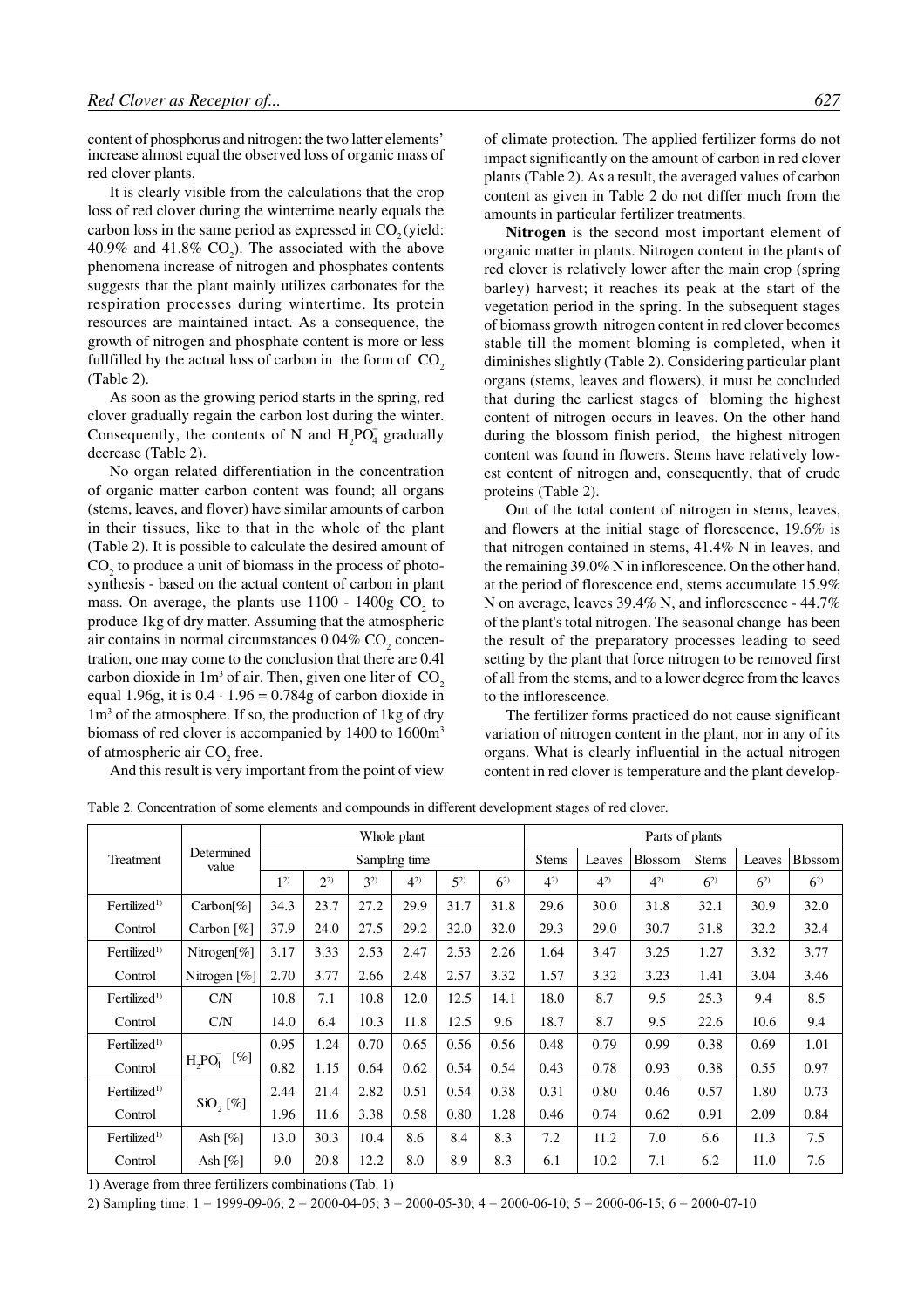mental stage.

**The carbon-to-nitrogen (C/N) ratio** is relatively low in red clover. It reaches its seasonal minimum ranging from 4.0 to 7.1 in the winter; after that it continuously increases untill the stage of blossom shedding and it reaches the range 9.6 - 14.1. The low value of the ratio is maintained regardless of the actual form of nitrogen fertilizer; this is mainly the consequence of the rather high nitrogen content in the papilionaceous plants. Its minimum level, which is reached just after the winter, is a consequence of the utilization of carbohydrates in the winter period for the energetic physiological processes, a trend that leads to increased protein content in the plant.

The range of the C/N ratio is typical for red clover stems and it shows the growing trend till the period of blossom shedding. The ratio is equal to 18.3 at the beginning of florescence and it becomes 24.0 at the time of blossom shedding (Table 2). The ratio is practically identical for leaves and inflorescence, ranging within 8.5 to 10.6.

Such low ratio C/N in red clover plants contributes to increased mineralization of crop organic residuals and may also contribute to the humification process and humus formation in the soil. It must be concluded that carbon dioxide bound by red clover may be returned to the atmosphere within a short time following the processes of mineralization and humification. This opinion is confirmed by the study of Roszak [11].

**The carbon/phosphorus (C/P) ratio** is wide in red clover. It gradually increases from the start of biomass growth onset till the end of the growing season. Its lowest value is observed in early spring: 61 on average. After the harvest of main crop, that is during the period of free growth of red clover, the C/P ratio is 121 on average; and in the moment of blooming shed it grows to 177. Considering particular organs of the plant, the relatively lowest C/P ratio is characteristic of flowers and is equal to about 100. Those most variable ratios in the stems of red clover plants ranged from about 200 to 266. The ratio for leaves is moderate, between that of blossom and stems.

The C/P ratio may be an indicator of the share of complex proteins in plant biomass, similar to the ratio C/N expresses as the total share of proteins in the plant.

**Phosphorus (H<sub>2</sub>PO<sub>4</sub>) content** shows similar trends to that of nitrogen. Its highest content occurs after the winter and further decreases very slowly till the stage of blossom shed. This trend has been most likely due to carbohydrate loss as observed along the winter time (with maintained integrity content of nucleic acids). The stems contain relatively low amounts of phosphates, richer are leaves, and inflorescence are the richest (Table 2).

On average, stems contain 19.8% of total phosphorus in the plant, leaves - 33.8%, and inflorescence - 46.4%.

**Ash content** decreases with growing amounts of carbon compounds in the plant. Ash share is high in the studied plants during the period of spring season vegetation. It ranges depending on applied fertilizer form, from 20.8% in the control treatment to 33.8% in the organic-mineral treatment.

Ash content becomes stable and not dependent on the fertilizer form at the moment of blossom set till the end stage of blossom shed and it varies within 8.3 - 8.9%.

Ash content is similar in stems and inflorescence and it is significantly higher in leaves. Total amount of ash substances equal 100%, stem accumulate on average 25.8 to 27.5%, leaves 44.0%, and inflorescence 29.0%.

The ratio *ash/nitrogen* is maintained at a stable level during the period of red clover plant biomass accumulation (leaving aside the wintertime changes in the balance). The plant utilizes soil nitrogen and ash substances in the proportion 1.0 to 3.3 - 3.9. Stems accumulate the relatively largest quantity of ash substances per nitrogen unit, varying from 4.2 to 5.0%, and florescence accumulates relatively low amounts of ash: merely from 2.0 to 2.2%. Similarly stable is the ratio *organic carbon/ash substances*. This ranges from 2.9 to 3.8 with one exception only: early spring. Stems and inflorescence show a similar ratio: from 4.3 to 4.9; while the value in leaves varies from 2.7 to 2.8% on average.

Noteworthy, while determining the ash fraction after dissolution in HCl, the potential presence of quartz grains was also detected, enabling us to exclude the possibility of pollution on the surface of plants. The very high ash share in red clover plants after the period of winter suggested the possibility of occurrence of mineral grains on the surface of leaves. Such a phenomenon was reported for potato stems [1]. No mineral grains were found in the case of red clover plants. The presence of colloidal silica -  $SiO<sub>2</sub>$ - was detected by snow-like color during the majority of periods of biomass growth. But instead, observed after winter period of red clover, growth and ash content equal 20.8 to 30.3% on average) silica has a pinkish color. Attempts to wash it out using different concentrations of HCl did not succeed. No compounds of Fe and Mn were found in  $\mathrm{SiO}_2$  material. It is difficult, therefore, to determine the actual cause of the pinkish color of the silica present in the tissues of red clover in wintertime.

**The ash** contains first of all silica  $SiO_2$ , in the period from autumn till the end of May, but in period from blossoming till inflorescence shed its content are low. Silica is probably similar to N, K, P, Ca and other elements, a biogenic compound. It occurs in relatively high amounts in the leaves of red clover, and in least amounts in the stems; inflorescence contains moderate amounts of the  $SiO<sub>2</sub>$ .

Out of the total silica amount in red clover,stems accumulate it from 20.0 to 23.0%; leaves 48.0 to 57.0%, and inflorescence - from 23.0 do 49.0% of total  $SiO_2$ .

One cannot determine clearly the effect of different fertilizer forms for the accumulation of silica and ash substances in the studied plants. It seems, however, that one of the substantial factors is undoubtedly the thermal conditions under which the plants develop.

## **Discussion**

The development of plans is mainly dependent on  $CO<sub>2</sub>$ available in the atmosphere, and water and mineral nutrient